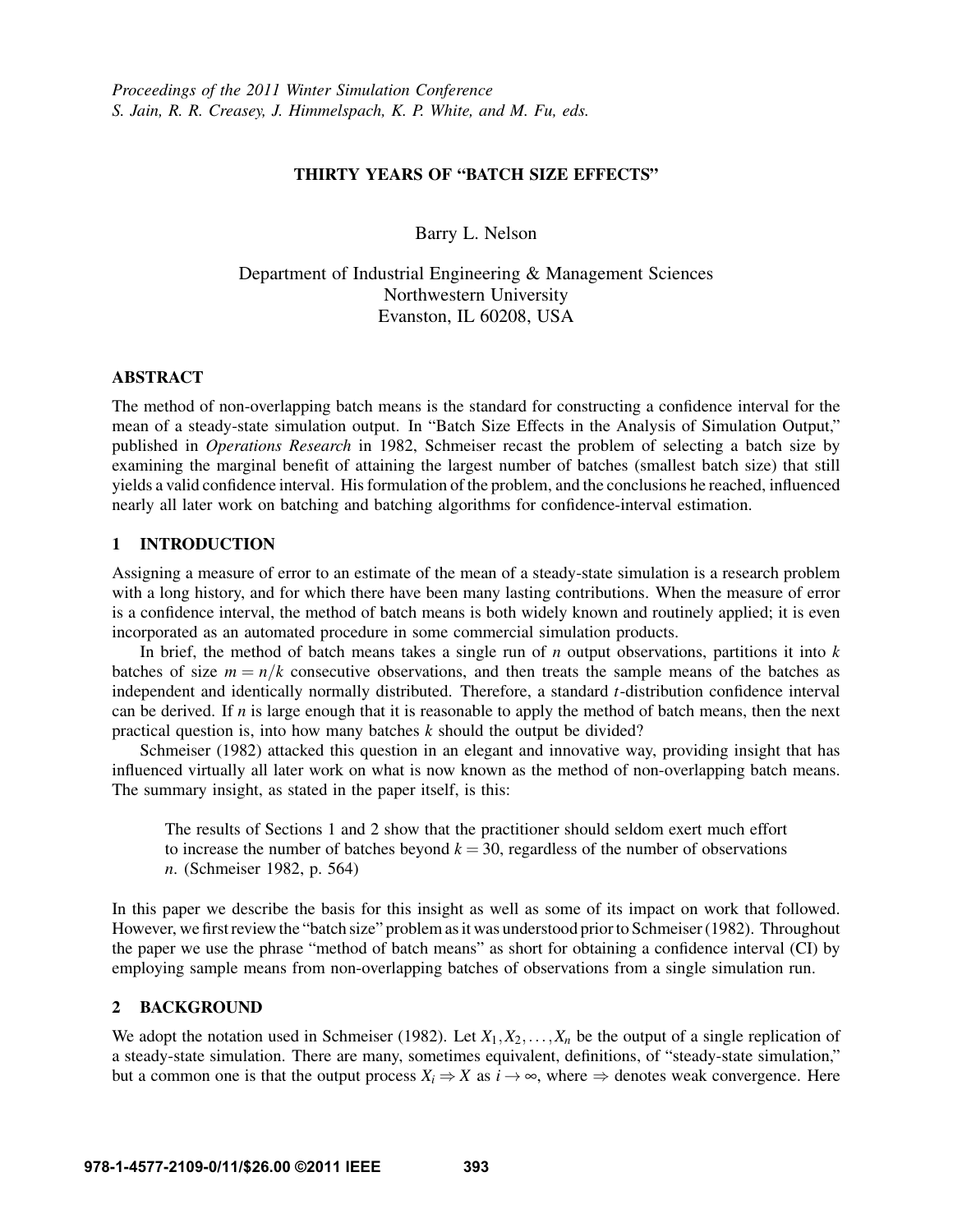we are interested in estimating  $\mu = E\{X\}$ . The estimator we will employ is the sample mean  $\bar{X} = \sum_{i=1}^{n} X_i/n$ , and the problem for which the method of batch means is a potential solution is obtaining a CI for  $\mu$ .

From the original output process, the method forms *k* batch means, where the *i*th batch mean is  $\bar{X}_i = \sum_{j=(i-1)m+1}^{im} X_j/m$ , and  $m = n/k$  is the batch size. The hope is that if *k* is small enough (equivalently *m* large enough), then the batch means  $\bar{X}_1, \bar{X}_2, \ldots, \bar{X}_k$  will be approximately uncorrelated and normally distributed. When this is a valid approximation it justifies the  $(1 - \alpha)100\%$  confidence interval  $\bar{X} \pm H_{\alpha,k}$ , where  $H_{\alpha,k} = t_{\alpha/2,k-1} S_k / \sqrt{k}$  is the half width of the CI,  $t_{\alpha/2,k-1}$  is the  $1-\alpha/2$  quantile of the *t* distribution with  $k-1$  degrees of freedom, and

$$
S_k^2 = \frac{1}{k-1} \left( \sum_{i=1}^k \bar{X}_i^2 - k \bar{X}^2 \right)
$$

is the sample variance of the batch means.

Later research has provided a rigorous asymptotic justification for this CI; Schmeiser (1982, p. 557) assumed the then prevalent heuristic justification that (i) initial transient effects on the output process had been removed, yielding a covariance stationary process with mean  $\mu$ , variance  $\sigma^2$  and lag h autocorrelations  $\rho_h$ ,  $h = 1, 2, \ldots$ ; and (ii) that there exists a number of batches  $k^* \ge 2$  such that for all  $k \le k^*$  the dependence and non-normality of the batch means was negligible. Under these conditions the method of batch means made sense, provided  $k \leq k^*$ .

In light of assumptions (i)–(ii), and the fact that the degrees of freedom associated with  $H_{\alpha,k}$  depend on the number of batch means *k*, it seemed obvious that selecting *k* as large as possible, and ideally  $k = k^*$ , was a sensible objective. A well-known and widely used batching algorithm by Fishman (1978) embodied this approach:

Fishman's Batching Algorithm

- 1.  $m \leftarrow 1$
- 2.  $k \leftarrow |n/m|$
- 3. If  $k < 8$  then return indicating failure
- 4. Compute the batch means  $\bar{X}_1, \bar{X}_2, \ldots, \bar{X}_k$
- 5. Test the hypothesis  $H_0$ : Corr $(\bar{X}_i, \bar{X}_{i+1}) = 0$
- 6. If the test fails, then  $m \leftarrow 2m$  and go to 2
- 7. Otherwise,  $k' \leftarrow k$
- 8. Compute  $S^2_{k'}$
- 9. Return the CI:  $\bar{X} \pm H_{\alpha,k'}$

Notice that the algorithm starts with the largest possible number of batches  $(k = n)$  and then halves the number of batches until either the hypothesis test is passed, or the number of batches becomes too small to justify the assumptions behind the hypothesis test. Halving the number of batches was computationally convenient because the new batch means could be formed by averaging pairs of the previous ones. Schriber and Andrews (1979) modified this algorithm so that it considered every possible batch size yielding  $k \geq 8$ . The important observation is that this and other batching algorithms at that time attempted to find a large, or even the largest, value of *k* that also yielded a valid confidence interval, where validity meant correct coverage:  $Pr\{|\bar{X} - \mu| \leq H_{\alpha,k}\} \approx 1 - \alpha$ .

Schmeiser (1982) noted that maximizing the number of batches *k* is not without risk. The magic number of batches  $k^*$  is unknown, and in fact it is hard to define a "negligible" departure from independence and normality. The premise behind batch means implies that the assumptions of nearly independent and approximately normally distributed batch means—assumptions that are critical to the coverage of the confidence interval—are most likely to be approximately correct when *k* is small. In fact, if coverage close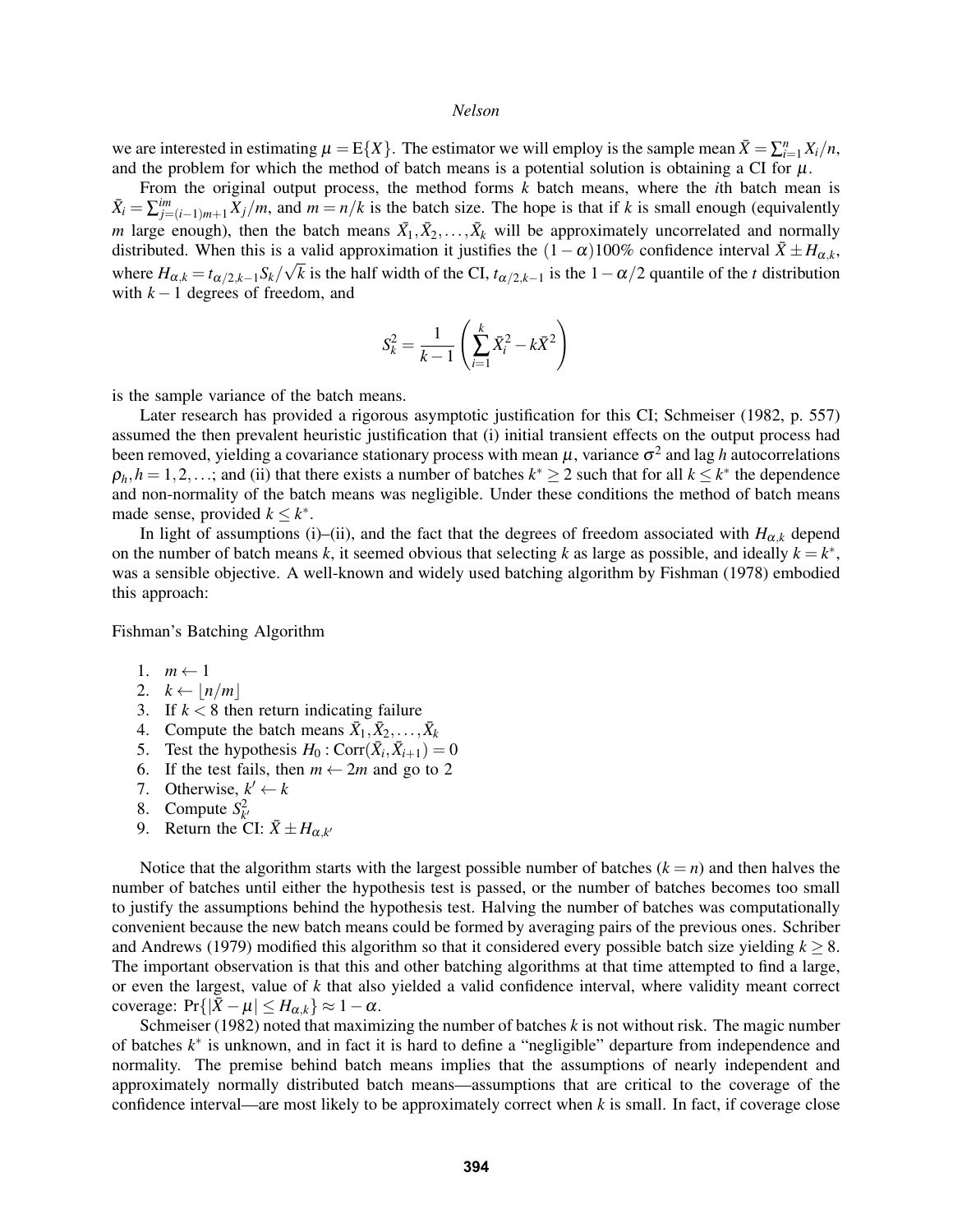to  $1-\alpha$  were the only criterion, then  $k = 2$  would usually be optimal. Of course, the degrees of freedom penalty for  $k = 2$  is substantial. This lead Schmeiser to formulate the batch-size question in a new way: How important is it to get close to  $k^*$ ?

### 3 ANALYSIS

Although maximizing the degrees of freedom seemed like a sensible objective, Schmeiser (1982) observed that the effect of increasing the degrees of freedom by rebatching a fixed quantity of data is less dramatic than the effect of obtaining additional data. This matters, because in reality there will be a trade off between coverage, for which  $k = 2$  is best, and degrees of freedom, for which  $k = n$  dominates. The research challenge was finding a way to examine this effect that provided general guidance and was not dependent on the run length *n* or the myriad of correlation structures that an output process might have.

The central insight that made a meaningful and general analysis possible was this: *The biggest penalty for using k*  $\lt k^*$  (smaller than necessary) occurs when the batch means  $\bar{X}_1, \bar{X}_2, \ldots, \bar{X}_k$  are precisely i.i.d. *normal for all*  $k \leq k^*$ . This is because the number of batches *k* could be increased right up to  $k^*$  without any degradation in coverage. By taking coverage off the table, the full effect of degrees of freedom could be assessed. Further, there was no need to consider different simulation output processes, nor was it necessary to specify *n*, as long as the analysis was limited to  $k \leq k^*$  (see further discussion below).

Because  $Pr\{|\bar{X} - \mu| \leq H_{\alpha,k}\} = 1 - \alpha$  for all  $k \leq k^*$  under this assumption, Schmeiser (1982) focused on other measures of CI performance:

- **Width:** E{ $H_{\alpha,k}$ } is perhaps the most important performance measure after coverage, since a wide CI implies that  $\mu$  is not well estimated.
- **Stability:** Both  $\sqrt{\text{Var}\{H_{\alpha,k}\}}$  and  $CV\{H_{\alpha,k}\}\$  quantify the likelihood that a practitioner actually achieves a CI with width close to  $E\{H_{\alpha,k}\}$ . This is important because decisions are based on  $H_{\alpha,k}$  not on  $E\{H_{\alpha,k}\}.$ <br>Specificity:  $\beta$
- Specificity:  $\beta_{\alpha,k}(\mu_1) = Pr\{|\bar{X} \mu_1| \leq H_{\alpha,k}\}\$  for  $\mu_1 \neq \mu$  is the probability that the CI covers values that are not the desired value  $\mu$ . This is important because one interpretation of a CI is that the true value of  $\mu$  could be any value in  $[\bar{X} - H_{\alpha,k}, \bar{X} + H_{\alpha,k}]$ .

Schmeiser also pointed out that under assumptions (i)–(ii) we have

$$
E\{S_k^2/k\} = \text{Var}\{\bar{X}\} = c\sigma^2/n
$$

for any  $k \leq k^*$ , where  $c = 1 + 2\sum_{h=1}^n (1 - h/n)\rho_h$ . Therefore, quantities like  $E\{H_{\alpha,k}\}\$  and  $\sqrt{\text{Var}\{H_{\alpha,k}\}}$ could be expressed in units of  $\sqrt{c\sigma^2/n}$ , freeing them from dependence on the correlation structure  $\rho_h$  or *n*. Similarly, deviations  $|\mu_1 - \mu|$  could be given in the same units when evaluating  $\beta_{\alpha,k}(\mu_1)$ .

To illustrate the analysis, Table 1 shows a portion of Table I from Schmeiser (1982). Consider first the expected half width of a 95% CI,  $E\{H_{0.05,k}\}$ , and suppose that the number of batches we intend to use is  $k = 10$ . Then if  $k^* = 61$  we would only decrease the expected half width by 9% in moving from  $k = 10$ to  $k = 61$  (remembering that the total sample size *n* is fixed). Even moving from  $k = 10$  to the (conceptual value of)  $k^* = \infty$  only reduces the expected half width 11%.

The standard deviation and coefficient of variation of the half width, on the other hand, are more sensitive at small values of *k*. Schmeiser concludes from these results that there is little benefit (and of course, some risk) in going beyond  $k = 30$ ; the coverage results  $\beta_{\alpha,k}(\mu_1)$  reinforce these conclusions. These results have immediate implications for batching algorithms, as they remove the pressure to try to maximize the number of batches.

Schmeiser's analysis has occasionally been misinterpreted as implying that one should *always* use 30 batches. However, if the run length *n* is too short it may be that there is no number of batches, including  $k = 2$ , that provides a valid confidence interval. And even when  $m = n/30$  is a good batch size, these results say nothing about whether *n* is large enough to provide acceptable precision (e.g.,  $H_{0.05,k} \leq \varepsilon$ ) to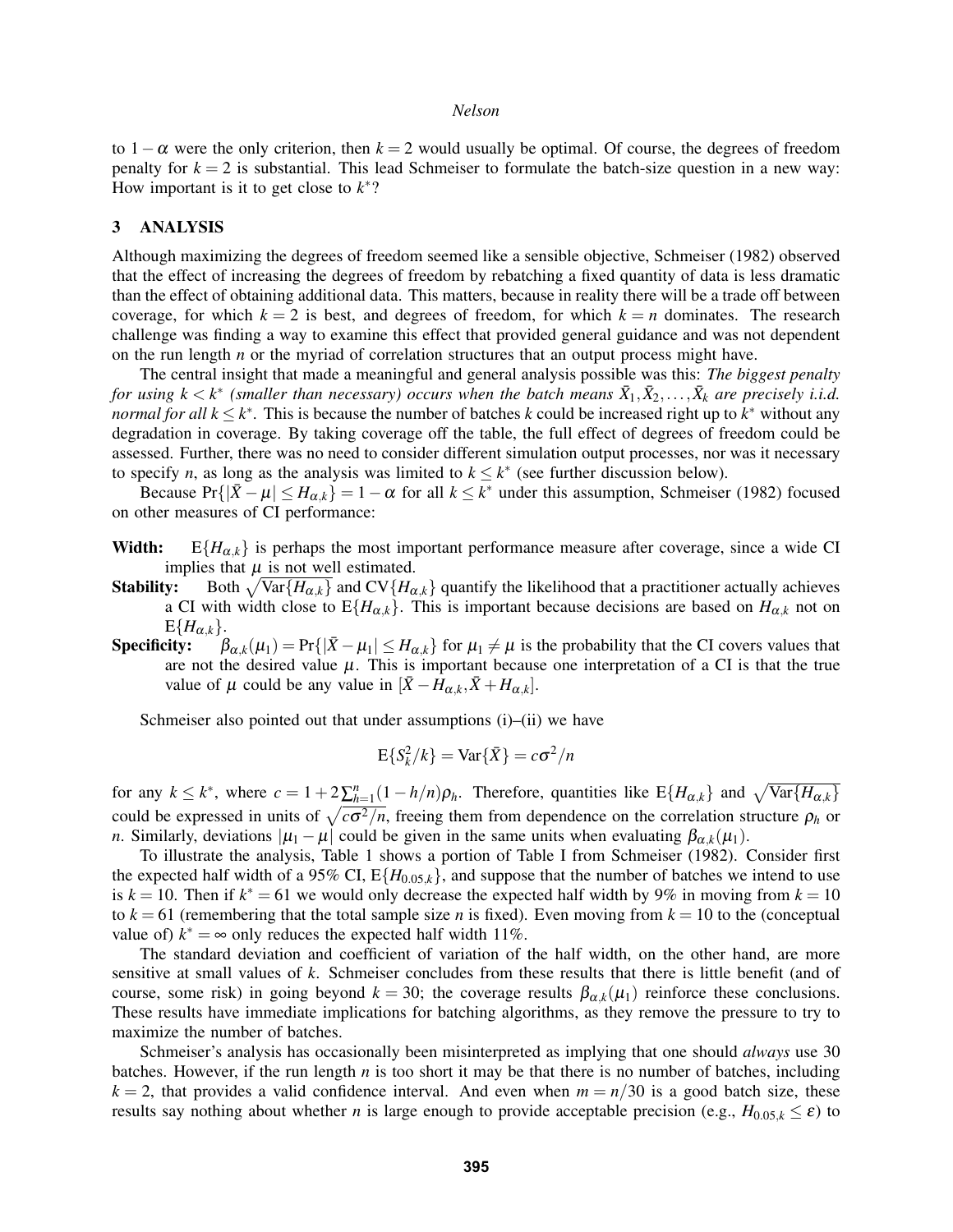|  |  |  |  |  |                                                                                                 |  |  | Table 1: For fixed sample size <i>n</i> , the effect of number of batches $k$ on properties of the half width. The |  |  |  |
|--|--|--|--|--|-------------------------------------------------------------------------------------------------|--|--|--------------------------------------------------------------------------------------------------------------------|--|--|--|
|  |  |  |  |  | $E\{H_{0.05,k}\}\$ and $\sqrt{\text{Var}\{H_{0.05,k}\}}$ are in units of $\sqrt{c\sigma^2/n}$ . |  |  |                                                                                                                    |  |  |  |

| k        | $E\{H_{0.05,k}\}\$ | $\bar{\mathsf{Var}}\{H_{0.05,k}\}$ | $CV\{H_{0.05,k}\}\$ |
|----------|--------------------|------------------------------------|---------------------|
| 2        | 10.1               | 7.66                               | 0.76                |
| 3        | 3.81               | 1.99                               | 0.52                |
| 4        | 2.93               | 1.24                               | 0.42                |
| 5        | 2.61               | 0.95                               | 0.36                |
| 6        | 2.45               | 0.79                               | 0.32                |
| 10       | 2.20               | 0.52                               | 0.24                |
| 30       | 2.03               | 0.27                               | 0.13                |
| 61       | 1.99               | 0.18                               | 0.09                |
| 121      | 1.98               | 0.13                               | 0.06                |
| $\infty$ | 1.96               | 0.00                               | 0.00                |

support the decision at hand. The power of Schmeiser (1982) is that it greatly reduces the range within which one should search for an acceptable number of batches, and in showing that *k* need not be too large, diminishes the risk of forming an invalid CI.

#### 4 IMPACT

As of May 2011, Google Scholar listed 273 papers that cited Schmeiser (1982). These papers are not just about using batch means for confidence-interval estimation, they also span other topics that interact with batch means such a ranking & selection and variance reduction. When statistical inference will be based on using batch means, then a "batch size effects" analysis like Schmeiser (1982) in often included. A small sample of topics and representative papers follows.

While Schmeiser (1982) addressed estimating a univariate steady-state mean, a number of papers extend batching to multivariate output processes. These include Charnes (1991), Charnes and Kelton (1993), Charnes (1995) and Yang and Nelson (1992).

Ranking & selection addresses another form of multivariate estimation problem: selecting the best of several simulated systems. Multiple-comparison procedures provide simultaneous comparisons of a number of alternative systems. In a steady-state simulation context batch means may substitute for independent replications in these procedures. Papers citing Schmeiser (1982) in this vein include Batur (2006), Chen et al. (1997), Chen et al. (1998), Chen et al. (2010), Damerdji and Nakayama (1999), Goldsman and Nelson (1990), Goldsman et al. (1991), Goldsman et al. (2005), Kim and Nelson (2007), Matejcik and Nelson (1995), Nakayama (1997), Nakayama (1994) and Sullivan and Wilson (1989).

The interaction of variance-reduction techniques, particularly the method of control variates, with batching has received some attention; see for instance Añonuevo and Nelson (1986), Añonuevo and Nelson (1988), Clark (1990), Nelson (1987a), Nelson (1987b), Nelson (1990a), Sharon and Nelson (1988) and Yang and Nelson (1992).

The impact of batching on initial-condition bias has been discussed in Gallagher (1992), Kelton (1989), Nelson (1990b) and Philip and Peter (1991).

Schmeiser (1982) is cited by a number of papers on Markov chain Monte Carlo, including Chen and Schmeiser (1993), Chen et al. (2000), Geyer (1992), Jones and Hobert (2001), Lewis and Raftery (1997), Mignani and Rosa (2001) and Sung et al. (2007).

The method of batch means can be used to form a confidence interval, or simply as an estimator of the variance of the sample mean. Many other methods have been proposed, notably methods based on standardized time series. These methods are often combined with batching to increase the degrees of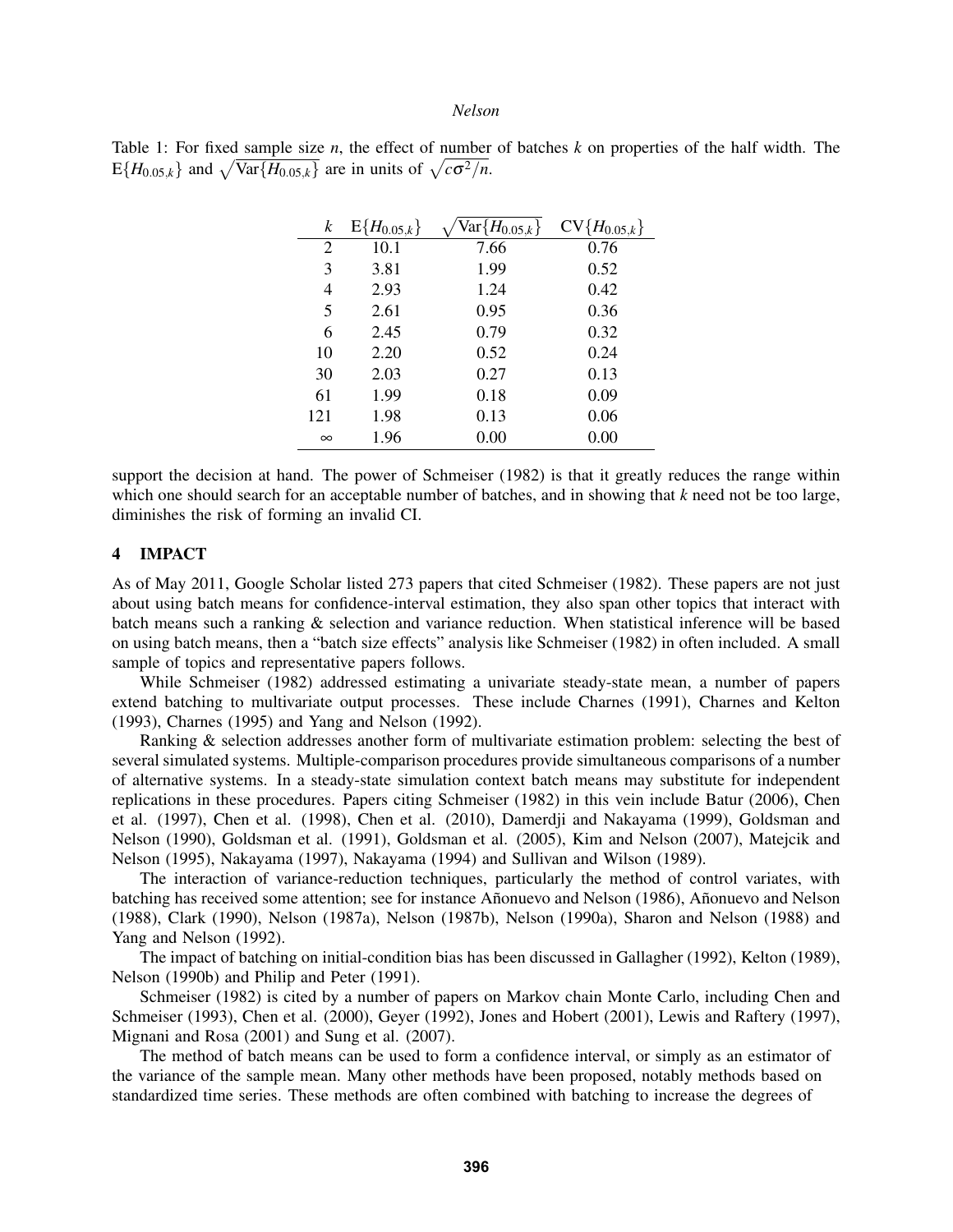freedom. Papers that focus on other variance estimators, but exploit concepts in Schmeiser (1982) include Aktaran-Kalayci and Goldsman (2005), Aktaran-Kalaycı et al. (2007), Alexopoulos et al. (2004), Alexopoulos et al. (2007), Alexopoulos et al. (2007), Alexopoulos et al. (2010), Batur et al. (2009), Bischak et al. (1993), Foley and Goldsman (1999), Fox et al. (1991), Glynn and Whitt (1991), Goldsman and Schruben (1984), Goldsman et al. (1990), Goldsman and Schruben (1990), Goldsman et al. (2007), Meketon and Schmeiser (1984), Muñoz and Glynn (2001), Pedrosa and Schmeiser (1993), Schmeiser et al. (1990), Schruben (1983), Sherman (1996), Song and Schmeiser (1988), Song and Schmeiser (1993), Song and Schmeiser (1995), Song et al. (1997) and Song and Chih (2008).

# 5 CONCLUSIONS

Schmeiser (1982) demonstrated that asking the right question can be as powerful as a deep mathematical analysis, leading to very general and useful insights, in this case with respect to the method of batch means. His formulation of the "batch size effects" question has been repeatedly and effectively used in many contexts.

# **REFERENCES**

- Aktaran-Kalaycı, T., C. Alexopoulos, N. Argon, D. Goldsman, and J. Wilson. 2007. "Exact expected values of variance estimators for simulation". *Naval Research Logistics* 54 (4): 397–410.
- Aktaran-Kalayci, T., and D. Goldsman. 2005. "Linear combinations of overlapping variance estimators for simulations". In *Proceedings of the 2005 Winter Simulation Conference*, edited by M. E. Kuhl, N. M. Steiger, F. B. Armstrong, and J. A. Joines, 756–762. Piscataway, New Jersey: Institute of Electrical and Electronics Engineers, Inc.
- Alexopoulos, C., C. Antonini, D. Goldsman, and M. Meterelliyoz. 2010. "Performance of folded variance estimators for simulation". *ACM Transactions on Modeling and Computer Simulation* 20 (3): 11.
- Alexopoulos, C., N. Argon, D. Goldsman, N. Steiger, G. Tokol, and J. Wilson. 2007. "Efficient computation of overlapping variance estimators for simulation". *INFORMS Journal on Computing* 19 (3): 314–327.
- Alexopoulos, C., N. Argon, D. Goldsman, G. Tokol, and J. Wilson. 2007. "Overlapping variance estimators for simulation". *Operations Research* 55 (6): 1090–1103.
- Alexopoulos, C., D. Goldsman, N. Argon, and G. Tokol. 2004. "Overlapping variance estimators for simulations". In *Proceedings of the 2004 Winter Simulation Conference*, edited by R. G. Ingalls, M. D. Rossetti, J. S. Smith, and B. A. Peters, 737–745. Piscataway, New Jersey: Institute of Electrical and Electronics Engineers, Inc.
- Añonuevo, R., and B. Nelson. 1986. "Automated estimation and variance reduction for steady-state simulations". In *Proceedings of the 1986 Winter Simulation Conference*, edited by J. Wilson, J. Henrikson, and S. Robert, 871–875. Piscataway, New Jersey: Institute of Electrical and Electronics Engineers, Inc.
- Añonuevo, R., and B. Nelson. 1988. "Automated estimation and variance reduction via control variates for infinite-horizon simulations". *Computers & Operations Research* 15 (5): 447–456.
- Batur, D. 2006. *Variance estimation in steady-state simulation, selecting the best system, and determining a set of feasible systems via simulation*. Ph. D. thesis, Georgia Institute of Technology.
- Batur, D., D. Goldsman, and S. Kim. 2009. "An improved standardized time series Durbin-Watson variance estimator for steady-state simulation". *Operations Research Letters* 37 (4): 285–289.
- Bischak, D., W. Kelton, and S. Pollock. 1993. "Weighted batch means for confidence intervals in steady-state simulations". *Management Science* 39 (8): 1002–1019.
- Charnes, J. 1991. "Multivariate simulation output analysis". In *Proceedings of the 1991 Winter Simulation Conference*, edited by B. L. Nelson, W. D. Kelton, and G. M. Clark, 187–193. Piscataway, New Jersey: Institute of Electrical and Electronics Engineers, Inc.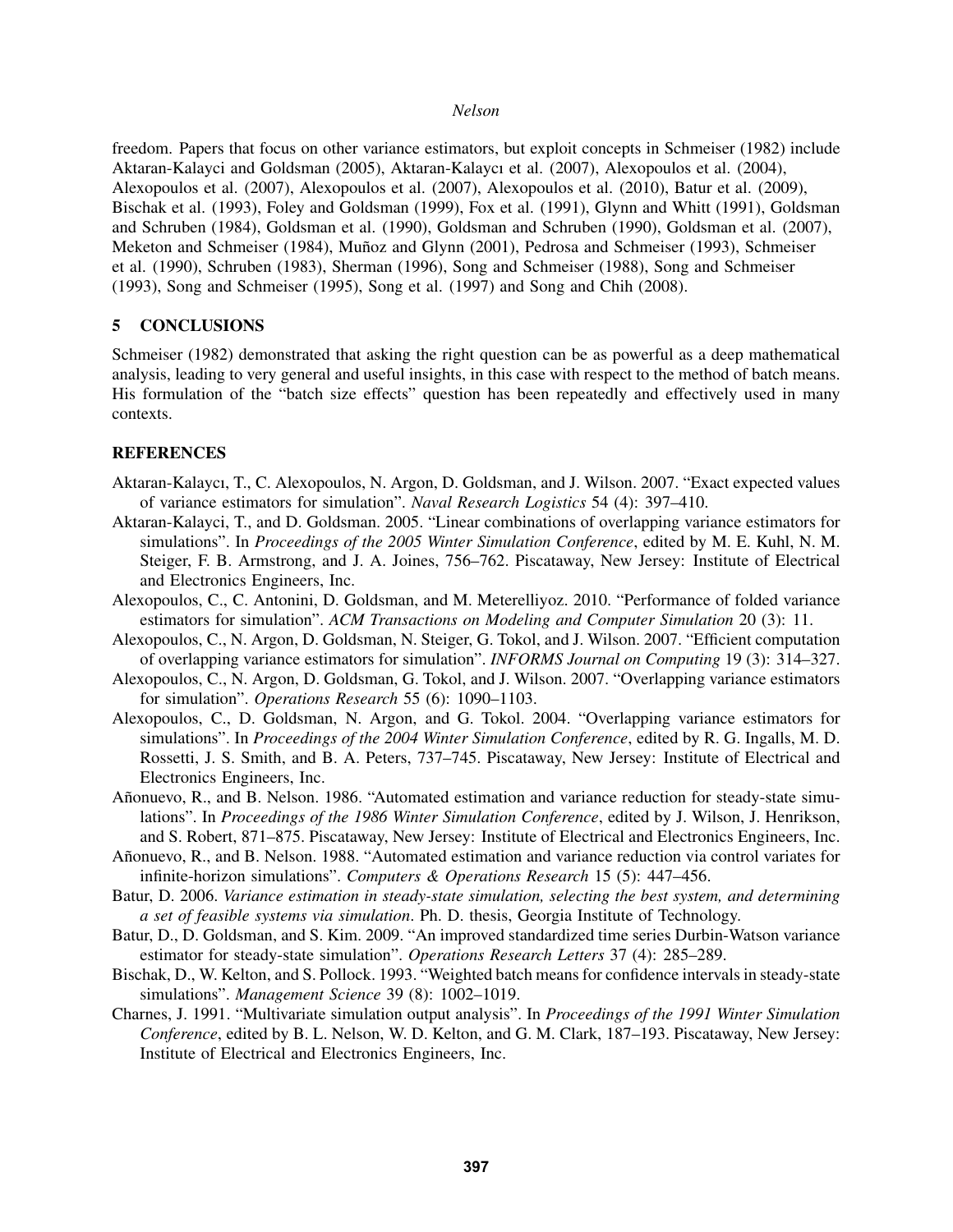- Charnes, J. 1995. "Analyzing multivariate output". In *Proceedings of the 1995 Winter Simulation Conference*, edited by C. Alexopoulos, K. Kang, W. R. Lilegdon, and D. Goldsman, 201–208. Piscataway, New Jersey: Institute of Electrical and Electronics Engineers, Inc.
- Charnes, J., and W. Kelton. 1993. "Multivariate autoregressive techniques for constructing confidence regions on the mean vector". *Management Science* 39 (9): 1112–1129.
- Chen, C., Y. Yuan, H. Chen, E. Yucesan, and L. Dai. 1998. "Computing budget allocation for simulation ¨ experiments with different system structure". In *Proceedings of the 1998 Winter Simulation Conference*, edited by D. J. Medeiros, E. F. Watson, J. S. Carson, and M. S. Manivannan, 735–742. Piscataway, New Jersey: Institute of Electrical and Electronics Engineers, Inc.
- Chen, C., E. Yucesan, L. Dai, and H. Chen. 2010. "Optimal budget allocation for discrete-event simulation ¨ experiments". *IIE Transactions* 42 (1): 60–70.
- Chen, H., L. Dai, C. Chen, and E. Yucesan. 1997. "New development of optimal computing budget ¨ allocation for discrete event simulation". In *Proceedings of the 1997 Winter Simulation Conference*, edited by S. Andradóttir, K. J. Healy, D. H. Withers, and B. L. Nelson, 334–341. Piscataway, New Jersey: Institute of Electrical and Electronics Engineers, Inc.
- Chen, M., and B. Schmeiser. 1993. "Performance of the Gibbs, hit-and-run, and Metropolis samplers". *Journal of Computational and Graphical Statistics* 2 (3): 251–272.
- Chen, M., Q. Shao, and J. Ibrahim. 2000. *Monte Carlo Methods in Bayesian Computation*. Springer Verlag.
- Clark, G. 1990. "Use of common random numbers in comparing alternatives". In *Proceedings of the 1990 Winter Simulation Conference*, edited by O. Balci, R. P. Sadowski, and R. E. Nance, 367–371. Piscataway, New Jersey: Institute of Electrical and Electronics Engineers, Inc.
- Damerdji, H., and M. Nakayama. 1999. "Two-stage multiple-comparison procedures for steady-state simulations". *ACM Transactions on Modeling and Computer Simulation* 9 (1): 1–30.
- Fishman, G. 1978. "Grouping observations in digital simulation". *Management Science* 24 (5): 510–521.
- Foley, R., and D. Goldsman. 1999. "Confidence intervals using orthonormally weighted standardized time series". *ACM Transactions on Modeling and Computer Simulation* 9 (4): 297–325.
- Fox, B., D. Goldsman, and J. Swain. 1991. "Spaced batch means". *Operations Research Letters* 10 (5): 255–263.
- Gallagher, M. 1992. "Identification of the Initial Transient in Discrete-Event Simulation Output Using the Kalman Filter". Technical report, Air Force Institute of Tech Wright-Patterson AFB, OH School of Engineering.
- Geyer, C. 1992. "Practical Markov Chain Monte Carlo". *Statistical Science* 7 (4): 473–483.
- Glynn, P., and W. Whitt. 1991. "Estimating the asymptotic variance with batch means". *Operations Research Letters* 10 (8): 431–435.
- Goldsman, D., K. Kang, S. Kim, A. Seila, and G. Tokol. 2007. "Combining standardized time series area and Cramér–von Mises variance estimators". *Naval Research Logistics* 54 (4): 384–396.
- Goldsman, D., S. Kim, and B. Nelson. 2005. "Statistical selection of the best system". In *Proceedings of the 2005 Winter Simulation Conference*, edited by M. E. Kuhl, N. M. Steiger, F. B. Armstrong, and J. A. Joines, 178–187. Piscataway, New Jersey: Institute of Electrical and Electronics Engineers, Inc.
- Goldsman, D., M. Meketon, and L. Schruben. 1990. "Properties of standardized time series weighted area variance estimators". *Management Science* 36 (5): 602–612.
- Goldsman, D., B. Nelson, and B. Schmeiser. 1991. "Methods for selecting the best system". In *Proceedings of the 1991 Winter Simulation Conference*, edited by B. L. Nelson, W. D. Kelton, and G. M. Clark, 177–186. Piscataway, New Jersey: Institute of Electrical and Electronics Engineers, Inc.
- Goldsman, D., and L. Schruben. 1984. "Asymptotic properties of some confidence interval estimators for simulation output". *Management Science* 30 (10): 1217–1225.
- Goldsman, D., and L. Schruben. 1990. "New confidence interval estimators using standardized time series". *Management Science* 36 (3): 393–397.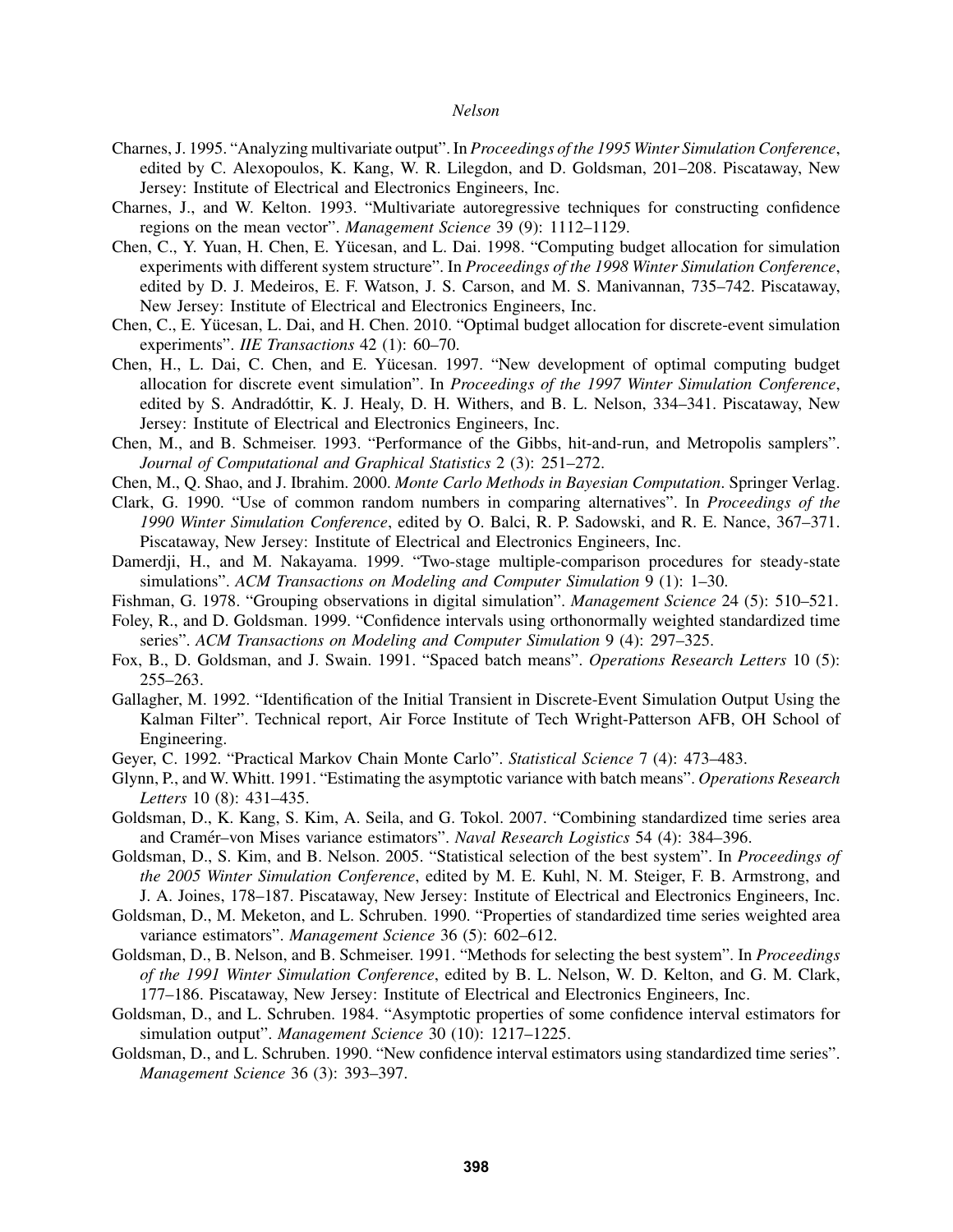- Goldsman, L., and B. Nelson. 1990. "Batch-size effects on simulation optimization using multiple comparisons with the best". In *Proceedings of the 1990 Winter Simulation Conference*, edited by O. Balci, R. P. Sadowski, and R. E. Nance, 288–293. Piscataway, New Jersey: Institute of Electrical and Electronics Engineers, Inc.
- Jones, G., and J. Hobert. 2001. "Honest exploration of intractable probability distributions via Markov chain Monte Carlo". *Statistical Science* 16 (4): 312–334.
- Kelton, W. 1989. "Random initialization methods in simulation". *IIE Transactions* 21 (4): 355–367.
- Kim, S., and B. Nelson. 2007. "Recent advances in ranking and selection". In *Proceedings of the 2007 Winter Simulation Conference*, edited by S. G. Henderson, B. Biller, M.-H. Hsieh, J. Shortle, J. D. Tew, and R. R. Barton, 162–172. Piscataway, New Jersey: Institute of Electrical and Electronics Engineers, Inc.
- Lewis, S., and A. Raftery. 1997. "Estimating Bayes Factors Via Posterior Simulation with the Laplace-Metropolis Estimator". *Journal of the American Statistical Association* 92 (438): 648–655.
- Matejcik, F., and B. Nelson. 1995. "Two-stage multiple comparisons with the best for computer simulation". *Operations Research* 43 (4): 633–640.
- Meketon, M., and B. Schmeiser. 1984. "Overlapping batch means: Something for nothing?". In *Proceedings of the 1984 Winter Simulation Conference*, edited by S. Sheppard, U. Pooch, and D. Pegden, 226–230. Piscataway, New Jersey: Institute of Electrical and Electronics Engineers, Inc.
- Mignani, S., and R. Rosa. 2001. "Markov Chain Monte Carlo in Statistical Mechanics". *Technometrics* 43 (3): 347–355.
- Muñoz, D., and P. Glynn. 2001. "Multivariate standardized time series for steady-state simulation output analysis". *Operations Research* 49 (3): 413–422.
- Nakayama, M. 1994. "Two-stage stopping procedures based on standardized time series". *Management Science* 40 (9): 1189–1206.
- Nakayama, M. 1997. "Multiple-comparison procedures for steady-state simulations". *The Annals of Statistics* 25 (6): 2433–2450.
- Nelson, B. 1987a. "Some properties of simulation interval estimators under dependence induction". *Operations Research Letters* 6 (4): 169–176.
- Nelson, B. 1987b. "Variance reduction for simulation practitioners". In *Proceedings of the 1987 Winter Simulation Conference*, edited by A. Thesen, H. Grant, and W. D. Kelton, 43–51. Piscataway, New Jersey: Institute of Electrical and Electronics Engineers, Inc.
- Nelson, B. 1990a. "Control variate remedies". *Operations Research* 38 (6): 974–992.
- Nelson, B. 1990b. "Variance reduction in the presence of initial-condition bias". *IIE Transactions* 22 (4): 340–350.
- Pedrosa, A., and B. Schmeiser. 1993. "Asymptotic and finite-sample correlations between OBM estimators". In *Proceedings of the 1993 Winter Simulation Conference*, edited by G. W. Evans, M. Mollaghasemi, E. C. Russell, and W. E. Biles, 481–488. Piscataway, New Jersey: Institute of Electrical and Electronics Engineers, Inc.
- Philip, G., and W. Peter. 1991. "Analysis of initial transient deletion for replicated steady-state simulations". *Operations Research Letters* 10 (8): 437–443.
- Schmeiser, B. 1982. "Batch size effects in the analysis of simulation output". *Operations Research* 30 (3): 556–568.
- Schmeiser, B., T. Avramidis, and S. Hashem. 1990. "Overlapping batch statistics". In *Proceedings of the 1990 Winter Simulation Conference*, edited by O. Balci, R. P. Sadowski, and R. E. Nance, 395–398. Piscataway, New Jersey: Institute of Electrical and Electronics Engineers, Inc.
- Schriber, T., and R. Andrews. 1979. "Interactive analysis of simulation output by the method of batch means". In *Proceedings of the 1979 Winter Simulation Conference*, edited by H. J. Highland, M. G. Spiegel, and R. E. Shannon, 513–526. Piscataway, New Jersey: Institute of Electrical and Electronics Engineers, Inc.